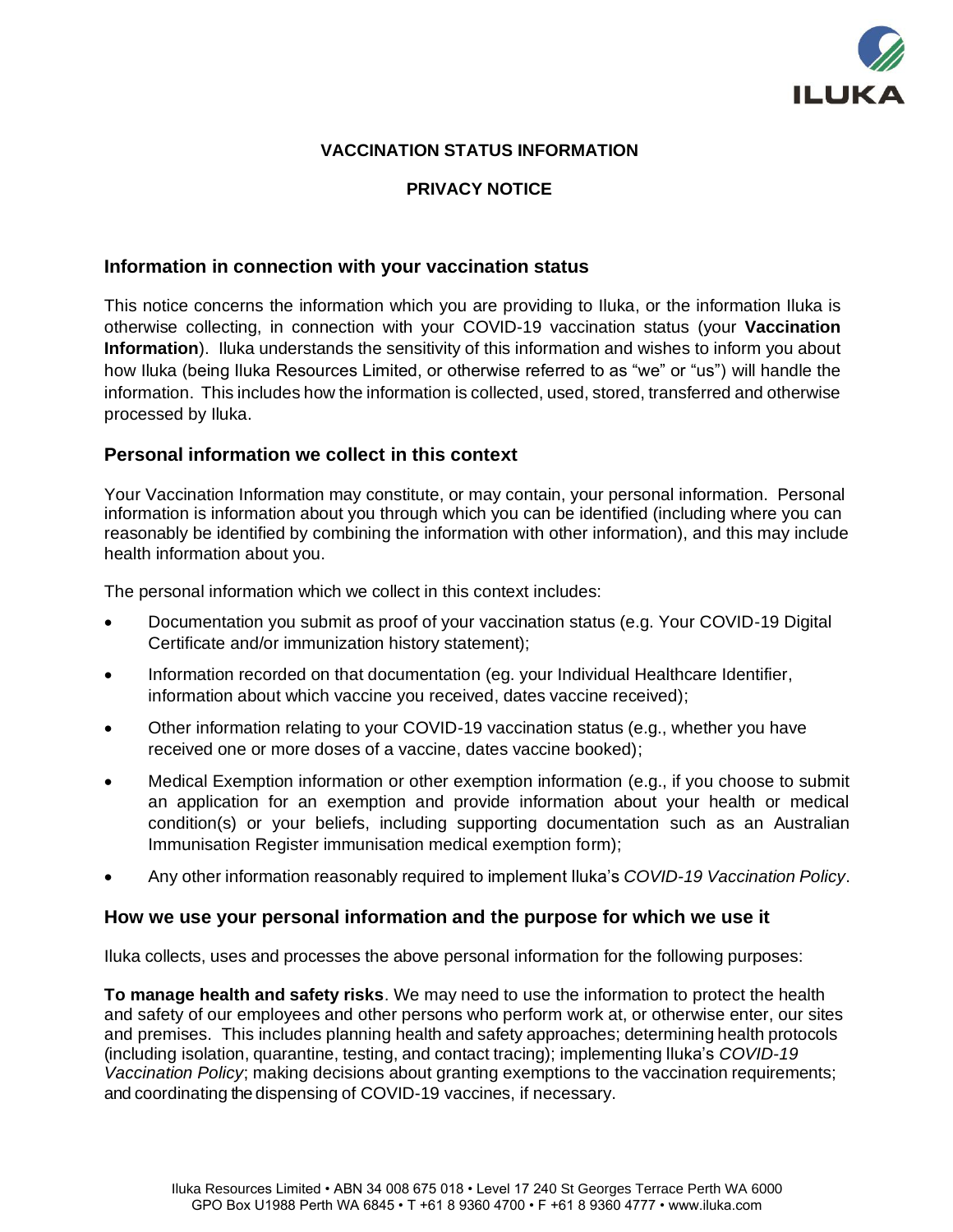

**To communicate with you.** This may include communicating with you about COVID-19 safety, testing, and vaccination considerations or responding to your questions or requests.

**To comply with our legal obligations.** This includes compliance with all applicable legal or regulatory obligations, including Work Health and Safety Acts, Public Health Acts and directions made under those laws.

We may also anonymize your personal information in such a way that you may not reasonably be re-identified, and we may use this anonymized information for any other purpose.

## **Consequences if you do not provide the personal information in this context**

If you do not supply your Vaccination Information to Iluka, the consequences may be:

- As set out in Iluka's *COVID-19 Vaccination Policy* (including possible disciplinary consequences);
- In relation to exemption information, that Iluka will be unable to properly consider any exemption application;
- That you are failing to comply with State public health orders (where applicable).

There may be other consequences, in which case we will inform you at the time that the information is collected whether it is compulsory and the consequences of failing to provide it..

### **Who has access to your personal information**

Iluka may share the above personal information with the following parties:

**Service providers.** We may share your personal information with service providers who perform business operations for us in connection with the purposes set out above. For example, those who provide cloud hosting services (eg. Workday) and support email and messaging services (eg. Microsoft).

**Related companies.** We may share your personal information with related companies within the Iluka Group and they may handle it in the ways described in this notice. For example, if you are on an international secondment, we may share your vaccination status information with the Iluka international subsidiary you are seconded to.

**Government agencies, etc.** We may share your personal information with law enforcement agencies, courts, other government authorities or other third parties where we believe it is necessaryto comply with a legal or regulatory obligation, or otherwise to protect our legal rights or the legal rightsof any third party. For example, we may share information where required by an emergency officer exercising powers under a State public health order.

Please note that the recipients referred to above may be located outside of Australia. Please see the section below for more information.